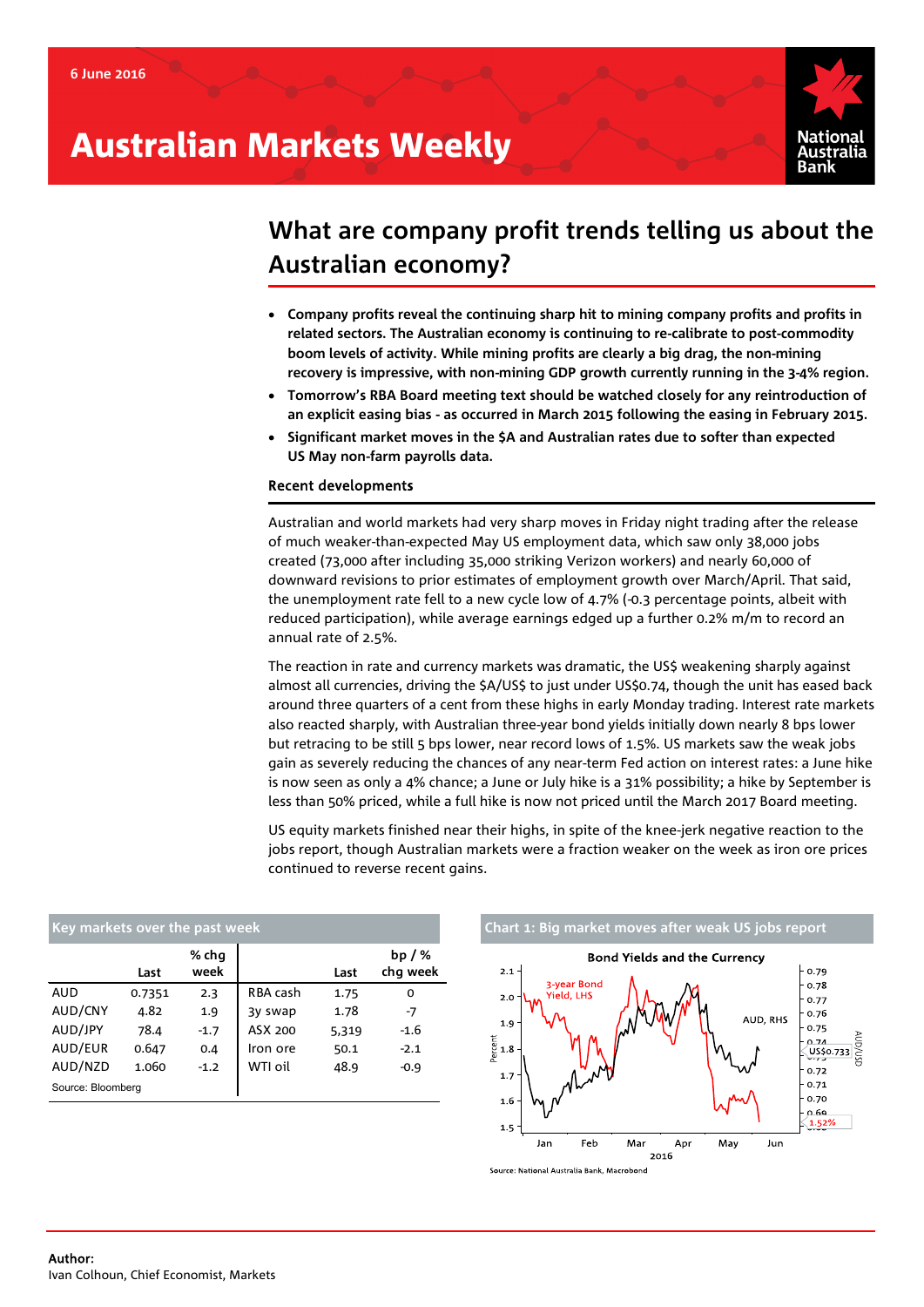## The week ahead

Is any week not a relatively busy or important one? This week, the key focus in Australia will be on the Reserve Bank's June Board meeting (Tuesday) after tonight's setpiece speech from Fed Chair Yellen on "The Economy and Monetary Policy" that stands to have a large bearing on market sentiment and pricing.

We and the market will be looking for the extent to which the Bank maintains a bias to ease monetary policy after the May cut on the very low Q1 CPI outcome. The Feb/May 2015 easings may be an important reference template. Then, after easing in February but including no bias, the Bank was immediately back on the front foot with an explicit and relatively strong easing bias at its March meeting. That statement concluded: "At today's meeting the Board judged that, having eased monetary policy at the previous meeting, it was appropriate to hold interest rates steady for the time being. Further easing of policy may be appropriate over the period ahead, in order to foster sustainable growth in demand and inflation consistent with the target. The Board will further assess the case for such action at forthcoming meetings."

NAB at this stage still does not see a further move by the RBA in the near term – certainly not at tomorrow's meeting, but does acknowledge another very low CPI outcome in Q2 could produce a cut in August. To see the 1-1.25% rate levels forecast by some market commentators, it would likely require a more significant weakening in Australian activity data, not something signalled by the NAB business survey or forecast by NAB.

The other major events this week are the RBNZ Board meeting on Thursday (no move is expected by our BNZ colleagues, though an easing bias is expected to be retained), while the weekend sees the raft of China's monthly Industrial Production, Retail Sales and Fixed Asset Investment data, which will be examined closely for signs of the extent to which Chinese activity has been boosted by recent government stimulus.

## Q1 GDP and what do the latest company profits data tell us about the Australian economy

The past week saw the release of both Australia's Q1 GDP data and Q1 company profits trends. We'll focus in more depth shortly on non-mining company profit trends, because these are important in driving employment and non-mining investment, important elements of achieving self-sustaining economic arowth.

But before then, we consider a brief summary of the Q1 GDP figures. It's likely the RBA would conclude that while the Q1 GDP outcome was somewhat stronger than expected, the broad themes of the GDP release were largely as expected, namely:

• Growth was boosted by strong net exports, the combination of strong resource export volumes (the result of all the mining investment of recent years) and reduced imports of capital investment (the counterpart of reducing mining investment);

- Residential real estate construction continues to contribute to growth in the economy;
- Private and government consumption continue to record reasonable growth;
- Non-mining investment is showing little momentum, while mining investment continues to fall as major projects complete;
- Price pressures remain very low and wages growth remains slow;
- Income growth is weak as a result of the lower terms of trade, with this weakness heavily concentrated in mining and regions of the economy with heavy exposure to mining (particularly Western Australia, the Northern Territory and parts of Queensland).

These trends are broadly the trends the RBA has been forecasting, albeit the quarterly outcome was higher than the Bank was forecasting. Its monetary policy settings will continue to be primarily determined by both the evolution of inflation and wages on the one hand, together with the implications for economic growth and particularly employment, of the net impact of the mining sector slowdown, global economic growth developments and the feedback loop of slower wages and low inflation into the domestic economy.

In this regard, a closer look at trends in Australian non-mining company profits is warranted, as company profit trends are likely to be important in driving the trend for employment and non-mining investment.

Chart 2 shows clearly that the weakness in Australian company profits in recent years has primarily reflected the downturn in mining profits, with non-mining company profits having generally been on an improving trend, albeit quite volatile on a quarterly basis.. Indeed, how one interprets the latest sharp quarterly fall is likely to be important in how one assesses the overall trend in non-mining profits. In truth, the trend will likely not be clarified before the release of next quarter's company profits, though it's worth noting that the NAB Business Survey Profitability question continues to report that profitability has improved since 2013 (Chart 3), which is in keeping with the pick-up in employment and decline in the unemployment rate since 2014 and likely reflects improved performance of the non-mining economy.

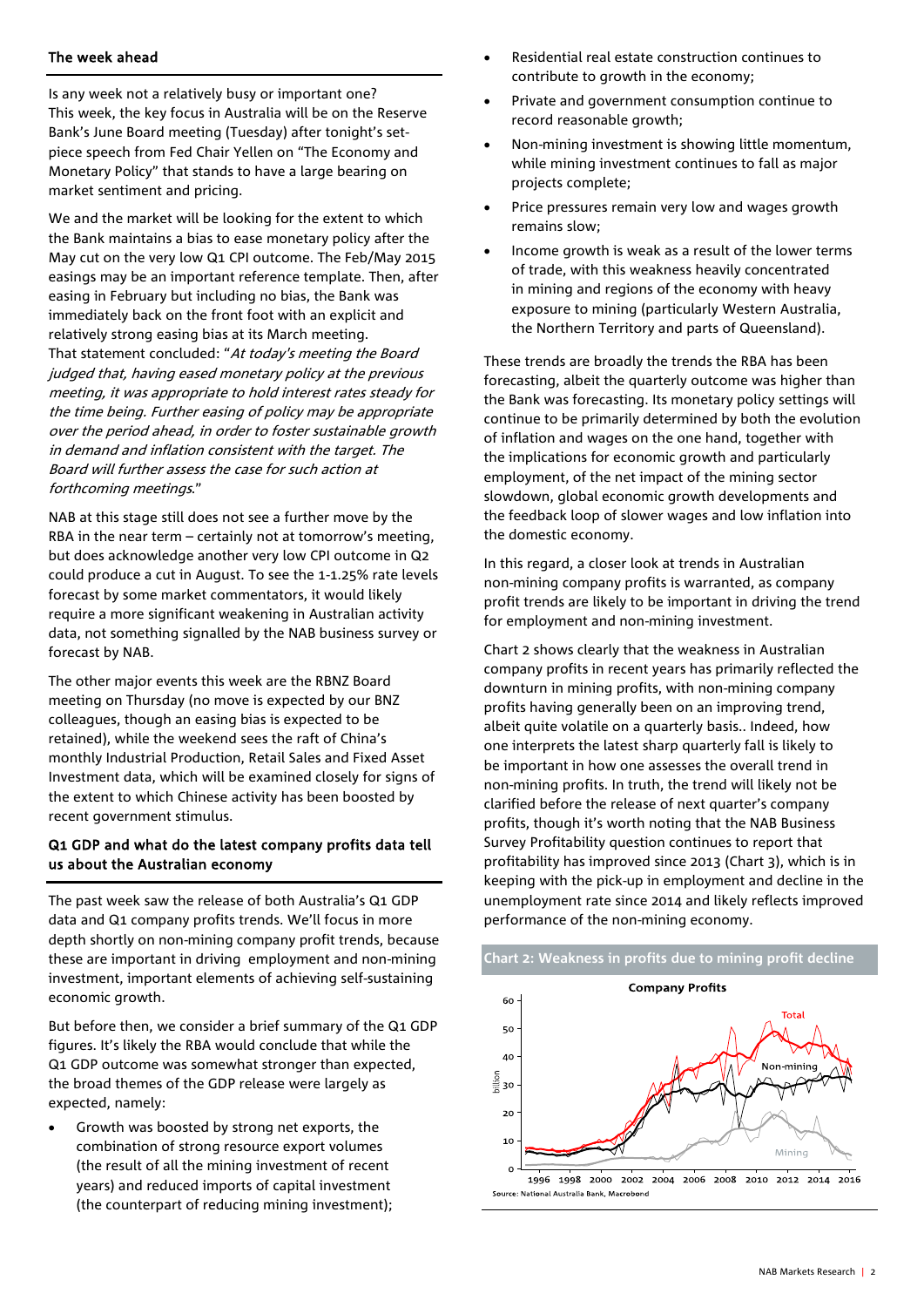



In trying to ascertain the underlying trend in profits, it's worth noting that the quarterly fall in the March quarter was dominated by significant drops in two large sectors, namely Real Estate and Manufacturing (see Chart 4). The drop in Real Estate seems mainly to reverse an outsized gain in the previous quarter, while the drop in Manufacturing profitability is harder to explain as the manufacturing component of the NAB Business Survey has been improving for at least a year, manufacturing capacity utilisation is rising and the lower \$A and housing recovery anecdotally are boosting manufacturing. Perhaps the drop reflects the problems at particular producers, or those manufacturers who have closed no longer participating in the survey (termed survivorship bias), or perhaps it's a seasonal adjustment issue, which will bounce back strongly next quarter.



Looking at the trends in company profits by sector over the past year to try to ascertain the main developments and cross-reference them with other developments in the economy, we note in the charts below that:

- The strongest areas of the Australian economy in company profit terms have been: Real Estate; Retail Trade; Wholesale Trade; Transport; and Accommodation; while
- The weakest areas of the economy in terms of reported company profit trends have been: Mining; Construction; Finance and Insurance (a very volatile component); Administration; Scientific Services; and Electricity, Gas and Water.





### **Chart 6: Service reasonably robust**





#### **Chart 7: Hydro Tas affect? Not sure what's affecting Admin**

**Chart 8: Transport oil boost; Scient. Serv. hit by mining**

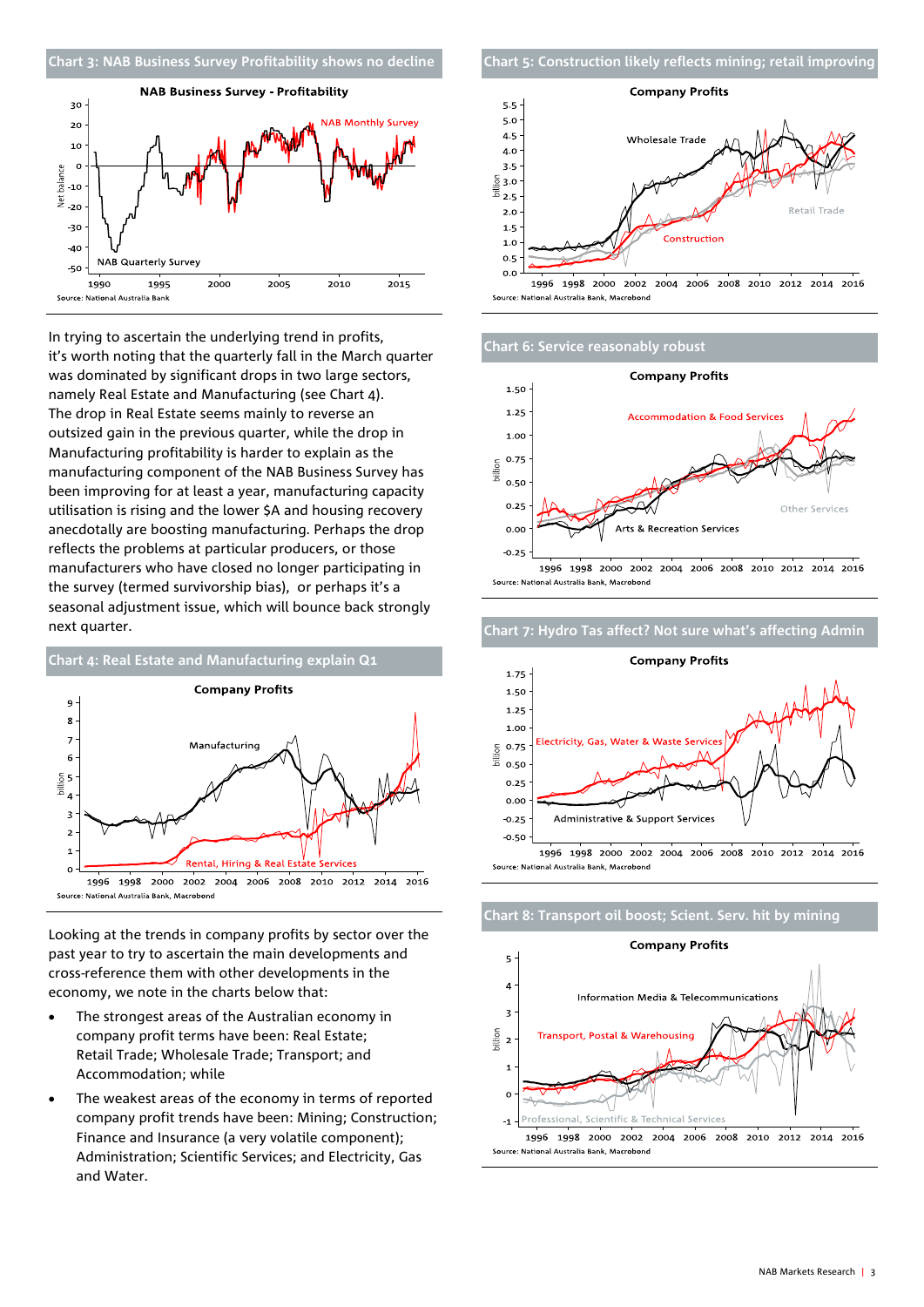### **Chart 9: Smaller finance companies and insurance weak**



The stronger parts of the economy seem to make sense, with most indicators of the retail sector suggesting a general improvement (with subdued labour costs likely helping), real estate and housing construction having been one of the strongest parts of the economy; and transport and accommodation benefiting from both lower oil prices and the lower \$A, which have boosted international traveller numbers and the number of Australians holidaying at home.

On the weaker side of the ledger, it's likely that the weakness in both Professional,-Scientific & Technical Services and Construction can be at least partly explained by the weakness in mining, though it would surprise to see construction profits remain as weak on a sustained basis given the extent of residential construction and infrastructure work currently in progress. Finance and Insurance is a small and very volatile category that includes brokerages – and importantly excludes the banking sector – which may also reflect the weakness in mining profits. It's not immediately clear the reason for the weakness in the Administration and Support Services category though again it could reflect weakness coming from the mining sector which uses its contract inputs, while it's possible – indeed likely - that weaker Electricity, Gas and Water profits in part reflects the challenges faced by Tasmania's electricity businesses following the outage of the Basslink cable and prolonged drought conditions. The good news is that seasonal rains have come, the dams are filling once again and the cable is expected to be fixed by the end of this month.

So what can we conclude? The bottom line is that both the company profits data and indeed the GDP data provide much the same conclusion. The Australian economy remains in the midst of its transition from exceptionally strong mining-led growth to broader non-mining growth. The economy needs and indeed is re-calibrating growth and activity levels to this post-commodity boom environment. Mining profits have experienced a significant fall – as have profits in a number of other related sectors. But other sectors have been improving. Monetary policy and the lower \$A are supporting this transition and recalibration of activity levels. But given the source of the downturn, there is only so much that interest rates can do as they do not directly impact on commodity prices.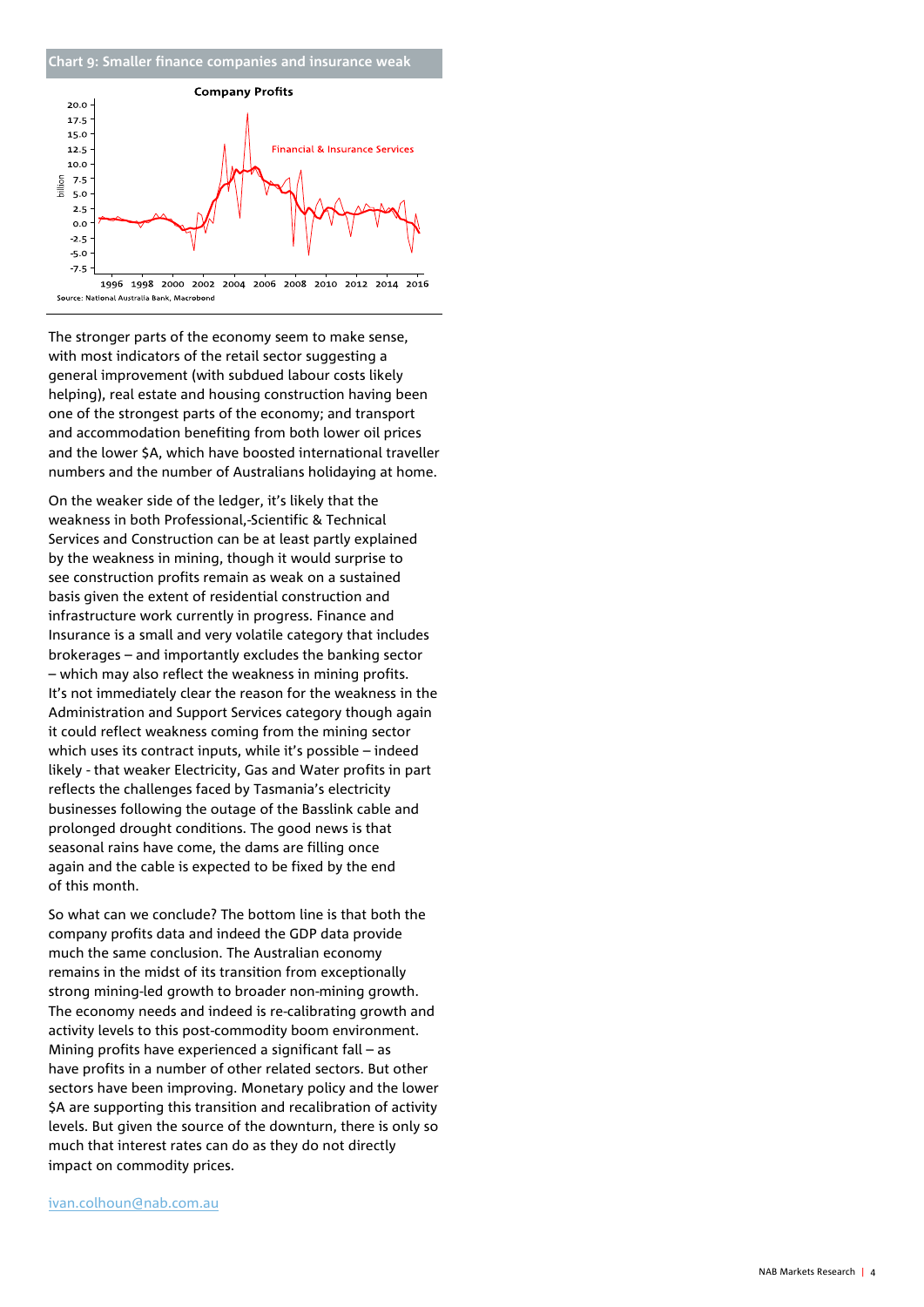## **Calendar of Economic Releases**

|                                     | Country Economic Indicator                                                                 | Period                    | Forecast       | Consensus      | Actual | Previous             | <b>GMT</b>                 | <b>AEST</b>    |
|-------------------------------------|--------------------------------------------------------------------------------------------|---------------------------|----------------|----------------|--------|----------------------|----------------------------|----------------|
|                                     | Monday, 6 June 2016                                                                        |                           |                |                |        |                      |                            |                |
| NZ                                  | Queen's Birthday holiday                                                                   |                           |                |                |        |                      |                            |                |
| AU                                  | Melbourne Institute Inflation MoM/YoY                                                      | May                       |                |                |        | 0.1/1.5              | 1.00                       | 11.00          |
| AU                                  | ANZ Job Advertisements MoM                                                                 | May                       |                |                |        | $-0.8$               | 1.30                       | 11.30          |
| GE<br>US                            | Factory Orders MoM/YoY<br>Fed's Rosengran Gives Keynote at Helsinki Central Banking Conf   | Apr                       |                | $-0.5$         |        | 1.9/1.7              | 6.00<br>6.00               | 16.00<br>16.00 |
| GE                                  | Markit Germany Construction PMI                                                            | May                       |                |                |        | 53.4                 | 7.30                       | 17.30          |
| ЕC                                  | Sentix Investor Confidence                                                                 | Jun                       |                | $\overline{7}$ |        | 6.2                  | 8.30                       | 18.30          |
| СA                                  | Bloomberg Nanos Confidence                                                                 | Jun 3                     |                |                |        | 57.5                 | 14.00                      | 0.00           |
| US                                  | Labor Market Conditions Index Change                                                       | May                       |                | $-0.8$         |        | $-0.9$               | 14.00                      | 0.00           |
| <b>US</b>                           | Fed Chair Yellen speaks on "Economic Outlook and Monetary Policy"                          |                           |                |                |        |                      | 16.30                      | 2.30           |
| <b>NZ</b>                           | Tuesday, 7 June 2016                                                                       |                           |                |                |        | $-2.4$               | 22.00                      | 8.00           |
| <b>NZ</b>                           | ANZ Truckometer Heavy MoM<br>Wholesale trade QoQ                                           | May<br>Q1                 | 1.0            |                |        | $-0.2$               | 22.45                      | 8.45           |
| UK                                  | BRC Sales Like-For-Like YoY                                                                | May                       |                | 0.25           |        | $-0.9$               | 23.10                      | 9.10           |
| AU                                  | AiG Perf of Construction Index                                                             | May                       |                |                |        | 50.8                 | 23.30                      | 9.30           |
| AU                                  | ANZ Roy Morgan Weekly Consumer Confidence Index                                            | Jun 5                     |                |                |        | 113.2                | 23.30                      | 9.30           |
| сн                                  | Foreign Reserves                                                                           | May                       |                | 3200           |        | 3219.0               | 2.45                       | 12.45          |
| AU<br>JN                            | <b>RBA Cash Rate Target</b>                                                                | Jun <sub>7</sub><br>Apr P | 1.75           | 1.75<br>100.7  |        | 1.75<br>99.3         | 4.30<br>5.00               | 14.30<br>15.00 |
| GE                                  | Leading Index CI<br>Industrial Production SA MoM/YoY                                       | Apr                       |                | 0.7            |        | $-1.3/0.3$           | 6.00                       | 16.00          |
| EC                                  | GDP SA QoQ/YoY                                                                             | 1Q F                      |                | 0.5            |        | 0.5/1.5              | 9.00                       | 19.00          |
| US                                  | Nonfarm Productivity                                                                       | $1Q$ F                    |                | -0.6           |        | $-1.0$               | 12.30                      | 22.30          |
| US                                  | Unit Labor Costs                                                                           | $1Q$ F                    |                | 4              |        | 4.1                  | 12.30                      | 22.30          |
| CA                                  | Ivey Purchasing Managers Index SA                                                          | May                       |                | 52             |        | 53.1                 | 14.00                      | 0.00           |
| US                                  | IBD/TIPP Economic Optimism                                                                 | Jun                       |                | 48.4<br>18     |        | 0.0                  | 14.00                      | 0.00           |
| US                                  | Consumer Credit<br>Wednesday, 8 June 2016                                                  | Apr                       |                |                |        | 29.7                 | 19.00                      | 5.00           |
| <b>NZ</b>                           | Mfg Activity SA QoQ                                                                        | 1Q                        |                |                |        | $-1.9$               | 22.45                      | 8.45           |
| JN                                  | <b>BoP Current Account Adjusted</b>                                                        | Apr                       |                | 2035           |        | 1893.6               | 23.50                      | 9.50           |
| JN                                  | <b>GDP SA QoQ</b>                                                                          | $1Q$ F                    |                | 0.5            |        | 0.4                  | 23.50                      | 9.50           |
| JN                                  | GDP Annualized SA QoQ                                                                      | $1Q$ F                    |                | $\overline{2}$ |        | 1.7                  | 23.50                      | 9.50           |
| AU                                  | Home Loans MoM                                                                             | Apr                       | 2.6            | 2.5            |        | $-0.9$               | 1.30                       | 11.30          |
| AU<br>сн                            | Investment Lending<br>Trade Balance                                                        | Apr<br>May                |                | 55.6           |        | 1.5<br>45.6          | 1.30<br>2.00               | 11.30<br>12.00 |
| сн                                  | Exports/Imports YoY                                                                        | May                       |                | $-4.2$         |        | $-1.8/-10.9$         | 2.00                       | 12.00          |
| сн                                  | Foreign Direct Investment YoY CNY                                                          | May                       |                | 5              |        | 6.0                  | 8-12 June release          |                |
| JN                                  | <b>Bankruptcies YoY</b>                                                                    | May                       |                |                |        | $-7.1$               | 4.30                       | 14.30          |
| UK                                  | Industrial Production MoM/YoY                                                              | Apr                       |                | $\mathbf 0$    |        | $0.3/-0.2$           | 8.30                       | 18.30          |
| СA                                  | <b>Housing Starts</b>                                                                      | May                       |                | 190            |        | 191.5                | 12.15                      | 22.15          |
| СA                                  | <b>Building Permits MoM</b>                                                                | Apr                       |                | 2.3            |        | $-7.0$<br>0.3        | 12.30<br>14.00             | 22.30          |
| UK<br>US                            | NIESR GDP Estimate<br>JOLTS Job Openings                                                   | May<br>Apr                |                | 5650           |        | 5757.0               | 14.00                      | 0.00<br>0.00   |
|                                     | Thursday, 9 June 2016                                                                      |                           |                |                |        |                      |                            |                |
| <b>NZ</b>                           | <b>RBNZ Official Cash Rate</b>                                                             | Jun 9                     | 2.25           | $\overline{2}$ |        | 2.25                 | 21.00                      | 7.00           |
| <b>NZ</b>                           | <b>RBNZ News Conference on MPS</b>                                                         |                           |                |                |        |                      | 23.00                      | 9.00           |
| UK                                  | <b>RICS House Price Balance</b>                                                            | May                       |                | 35             |        | 41.0                 | 23.10                      | 9.10           |
| JN<br>NZ                            | Machine Orders MoM/YoY<br>RBNZ Testifies to Parliament's Finance and Expenditure Committee | Apr                       |                | -3             |        | 5.5/3.2              | 23.50<br>1.10              | 9.50<br>11.10  |
| CН                                  | CPI/PPI YoY                                                                                | May                       |                | 2.3            |        | $2.3/-3.4$           | 1.30                       | 11.30          |
| JN                                  | Machine Tool Orders YoY                                                                    | May P                     |                |                |        | $-26.3$              | 6.00                       | 16.00          |
| GE                                  | <b>Current Account Balance</b>                                                             | Apr                       |                | 21             |        | 30.4                 | 6.00                       | 16.00          |
| GE                                  | Labor Costs SA QoQ/YoY                                                                     | 1Q                        |                |                |        | 0.5/2.1              | 6.00                       | 16.00          |
| EC                                  | ECB's Draghi Speaks at Economic Forum in Brussels                                          |                           |                |                |        |                      | 7.00                       | 17.00          |
| UK<br>EC                            | Trade Balance<br>ECB's Villeroy, ESM's Regling on Panel at Brussels Forum                  | Apr                       |                | $-3700$        |        | -3830.0              | 8.30<br>8.30               | 18.30<br>18.30 |
| US                                  | Initial Jobless Claims                                                                     | Jun 4                     |                | 270            |        | 267.0                | 12.30                      | 22.30          |
| CA                                  | New Housing Price Index MoM                                                                | Apr                       |                | 0.2            |        | 0.2                  | 12.30                      | 22.30          |
| CA                                  | Capacity Utilization Rate                                                                  | 1Q                        |                | 81.3           |        | 81.1                 | 12.30                      | 22.30          |
| CA                                  | New Housing Price Index YoY                                                                | Apr                       |                | 2.1            |        | 2.0                  | 12.30                      | 22.30          |
| US                                  | <b>Bloomberg Consumer Comfort</b>                                                          | Jun 5                     |                |                |        | 43.2                 | 13.45                      | 23.45          |
| US<br>US                            | Wholesale Inventories/Sales MoM<br>Household Change in Net Worth                           | Apr<br>1Q                 |                | 0.1            |        | 0.1/0.7<br>1637.0    | 14.00<br>16.00             | 0.00<br>2.00   |
|                                     | Friday, 10 June 2016                                                                       |                           |                |                |        |                      |                            |                |
| <b>NZ</b>                           | Card Spending Retail/Total MoM                                                             | May                       | $./ -0.4$      | 0.5            |        | 0.9/1.5              | 22.45                      | 8.45           |
| JN                                  | PPI MoM/YoY                                                                                | May                       |                | 0.1            |        | $-0.3/-4.2$          | 23.50                      | 9.50           |
| JN                                  | Tertiary Industry Index MoM                                                                | Apr                       |                | 0.7            |        | $-0.7$               | 4.30                       | 14.30          |
| CН                                  | Aggregate Financing CNY                                                                    | May                       |                | 950            |        | 751.0                | release 10-15 June         |                |
| CН<br>GE                            | New Yuan Loans CNY<br>CPI EU Harmonized MoM/YoY                                            | May<br>May F              |                | 750<br>0.4/0   |        | 555.6<br>0.4/0.0     | release 10-15 June<br>6.00 | 16.00          |
| UK                                  | <b>Construction Output SA MoM</b>                                                          | Apr                       |                | $1.2$          |        | $-3.6$               | 8.30                       | 18.30          |
| UK                                  | BoE/TNS Inflation Next 12 Mths                                                             | May                       |                |                |        | #N/A N/A             | 8.30                       | 18.30          |
| СA                                  | Net Change in Employment                                                                   | May                       |                | 5              |        | $-2.1$               | 12.30                      | 22.30          |
| СA                                  | Unemployment Rate                                                                          | May                       |                | 7.1            |        | 7.1                  | 12.30                      | 22.30          |
| CA                                  | Participation Rate                                                                         | May                       |                |                |        | 65.8                 | 12.30                      | 22.30          |
| ΝZ<br>US                            | <b>REINZ House Sales YoY</b><br>U. of Mich. Sentiment/5-10 yr inflation expectations       | May<br>Jun P              |                | 94/            |        | 18.4<br>94.7/2.5     | 14.00                      | 0.00           |
| US                                  | Monthly Budget Statement                                                                   | May                       |                | -56            |        | 106.5                | 18.00                      | 4.00           |
| Sunday,                             | 12 June 2016                                                                               |                           |                |                |        |                      |                            |                |
| CН                                  | Industrial Production YoY                                                                  | May                       |                | 6              |        | 6.0                  | 5.30                       | 15.30          |
| сн                                  | Industrial Production YTD YoY                                                              | May                       |                | 5.9            |        | 5.8                  | 5.30                       | 15.30          |
| сн                                  | Retail Sales YoY                                                                           | May                       |                | 10.1           |        | 10.1                 | 5.30                       | 15.30          |
| CН<br>сн                            | Retail Sales YTD YoY<br>Fixed Assets Ex Rural YTD YoY                                      | May<br>May                |                | 10.2<br>10.5   |        | 10.3<br>10.5         | 5.30<br>5.30               | 15.30<br>15.30 |
|                                     | Upcoming Central Bank Interest Rate Announcements                                          |                           |                |                |        |                      |                            |                |
|                                     |                                                                                            |                           |                |                |        |                      |                            |                |
| Australia, RBA<br>New Zealand, RBNZ |                                                                                            | 7-Jun                     | 1.75%<br>2.00% | 1.75%<br>2.00% |        | 2.00%<br>2.25%       |                            |                |
| US Federal Reserve                  |                                                                                            | 9-Jun<br>15-Jun           | 0.25-0.50%     | 0.5%-0.75%     |        | 0.25-0.50%           |                            |                |
| Japan, BoJ                          |                                                                                            | 16-Jun                    |                | -0.1% to +0.1% |        | $-0.1\%$ to $+0.1\%$ |                            |                |
| UK BOE                              |                                                                                            | 16-Jun                    |                | 0.50%          |        | 0.50%                |                            |                |
| Canada, BoC                         |                                                                                            | 14-Jul                    |                |                |        | 0.50%                |                            |                |
| Europe ECB                          |                                                                                            | 21-Jul                    |                |                |        | 0.00%                |                            |                |

GMT: Greenwich Mean Time; AEST: Australian Eastern Standard Time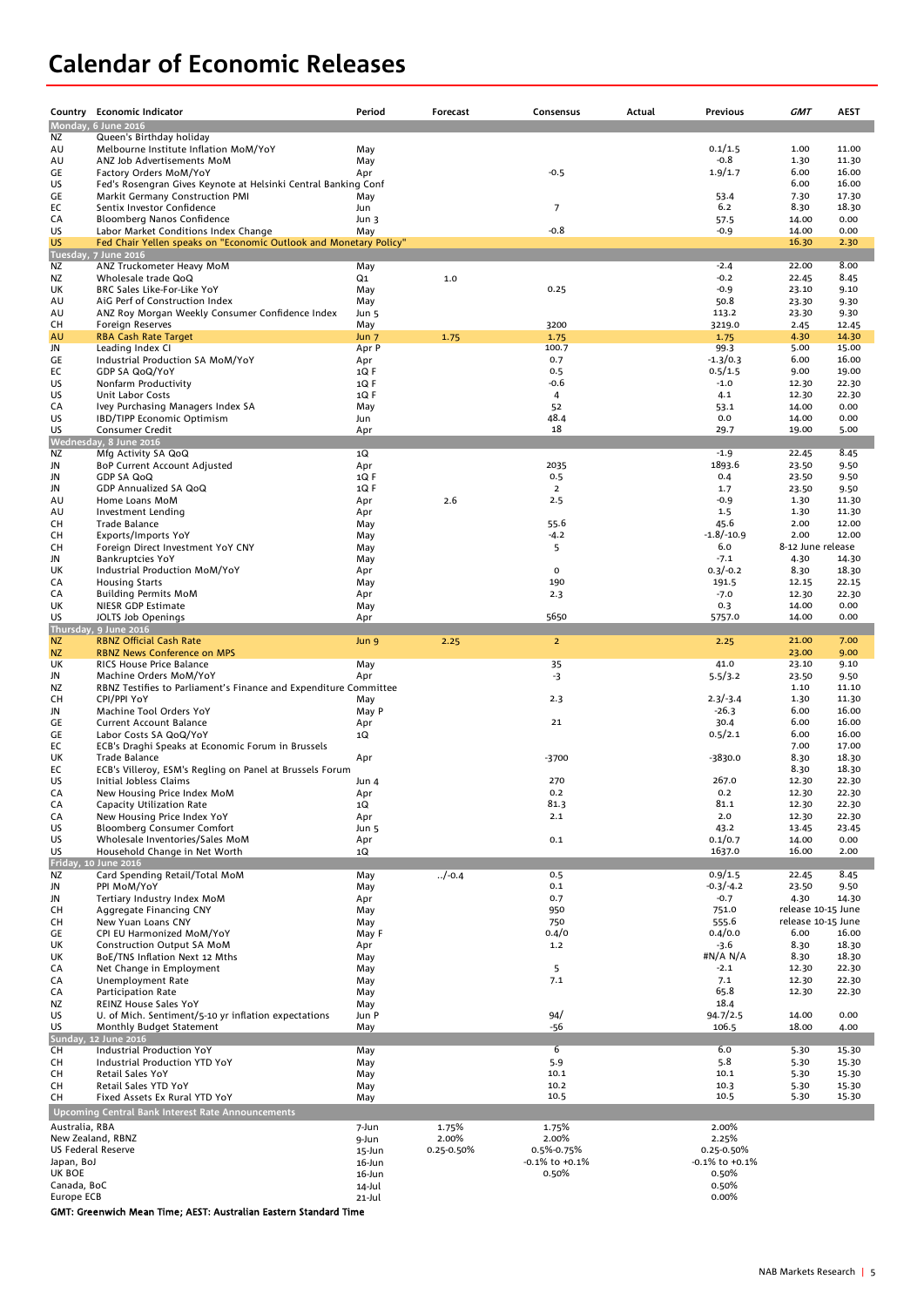## **Forecasts**

| <b>Economic Forecasts</b>             |         |                 |        |        |         |        |        |                |                           |        |        |                |        |                |        |
|---------------------------------------|---------|-----------------|--------|--------|---------|--------|--------|----------------|---------------------------|--------|--------|----------------|--------|----------------|--------|
|                                       |         | Annual % change |        |        |         |        |        |                | <b>Quarterly % change</b> |        |        |                |        |                |        |
|                                       |         |                 |        |        | 2015    |        |        | 2016           |                           |        |        | 2017           |        |                |        |
| <b>Australia Forecasts</b>            | 2015    | 2016            | 2017   | Q1     | Q2      | Q3     | Q4     | Q <sub>1</sub> | Q <sub>2</sub>            | $Q_3$  | Q4     | Q <sub>1</sub> | Q2     | Q <sub>3</sub> | Q4     |
| <b>Household Consumption</b>          | 2.8     | 2.6             | 2.4    | 0.7    | 0.5     | 0.9    | 0.8    | 0.7            | 0.4                       | 0.5    | 0.6    | 0.6            | 0.7    | 0.7            | 0.6    |
| <b>Underlying Business Investment</b> | $-10.1$ | $-13.9$         | $-8.0$ | $-4.3$ | $-1.4$  | $-5.5$ | $-3.2$ | $-4.7$         | $-3.1$                    | $-3.2$ | $-2.5$ | $-2.4$         | $-1.2$ | $-0.8$         | $-1.2$ |
| <b>Residential Construction</b>       | 9.5     | 5.2             | 0.9    | 4.8    | 0.6     | 1.9    | 2.2    | 1.4            | 0.8                       | 0.7    | 0.3    | 0.3            | 0.4    | $-0.6$         | $-0.6$ |
| Underlying Public Spending            | 1.9     | 3.0             | 2.6    | 1.0    | 2.0     | $-0.7$ | 1.3    | 0.9            | 0.6                       | 0.6    | 0.6    | 0.6            | 0.6    | 0.6            | 0.6    |
| Exports                               | 6.1     | 9.7             | 9.5    | 3.7    | $-3.9$  | 5.4    | 0.6    | 4.4            | 1.2                       | 2.7    | 2.5    | 2.4            | 2.3    | 2.2            | 1.5    |
| Imports                               | 1.0     | $-0.9$          | 2.0    | 2.6    | 0.3     | $-2.3$ | 0.6    | $-0.4$         | $-0.1$                    | 0.3    | 0.3    | 0.4            | 0.8    | 0.9            | 0.8    |
| Net Exports (a)                       | 1.1     | 2.3             | 1.8    | 0.3    | $-0.9$  | 1.6    | O.O    | 1.1            | 0.3                       | 0.6    | 0.5    | 0.5            | 0.4    | 0.4            | 0.2    |
| Inventories (a)                       | O.O     | 0.0             | 0.0    | 0.4    | 0.1     | $-0.1$ | $-0.2$ | 0.1            | O.O                       | 0.0    | O.O    | O.O            | O.O    | 0.0            | O.O    |
| Domestic Demand - qtr%                |         |                 |        | 0.3    | 0.6     | $-0.3$ | 0.4    | 0.2            | 0.1                       | 0.1    | 0.2    | 0.3            | 0.5    | 0.4            | 0.4    |
| Dom Demand - ann %                    | 1.0     | 0.7             | 1.2    | 0.6    | 1.3     | 1.2    | 1.1    | 0.9            | 0.4                       | 0.8    | 0.6    | 0.8            | 1.1    | 1.4            | 1.5    |
| Real GDP - atr %                      |         |                 |        | 0.9    | 0.3     | 1.1    | 0.6    | 1.1            | 0.5                       | 0.6    | 0.8    | 0.8            | 0.9    | 0.8            | 0.6    |
| Real GDP - ann %                      | 2.5     | 3.1             | 3.0    | 2.2    | 2.0     | 2.7    | 3.0    | 3.1            | 3.3                       | 2.8    | 3.0    | 2.7            | 3.2    | 3.3            | 3.0    |
| CPI headline - qtr %                  |         |                 |        | O.2    | 0.7     | 0.5    | 0.4    | $-0.2$         | 0.7                       | 0.9    | 0.6    | 0.8            | 0.5    | 0.9            | 0.4    |
| CPI headline - ann %                  | 1.5     | 1.6             | 2.8    | 1.3    | 1.5     | 1.5    | 1.7    | 1.3            | 1.3                       | 1.8    | 1.9    | 3.0            | 2.8    | 2.8            | 2.7    |
| CPI underlying - gtr %                |         |                 |        | 0.6    | 0.5     | 0.3    | 0.5    | O.2            | 0.6                       | 0.5    | 0.5    | 0.5            | 0.5    | 0.5            | 0.5    |
| CPI underlying - ann %                | 2.2     | 1.7             | 2.0    | 2.3    | 2.2     | 2.1    | 2.0    | 1.5            | 1.6                       | 1.8    | 1.8    | 2.1            | 2.0    | 1.9            | 1.9    |
| Wages (Pyte WPI -ann %)               | 2.1     | 2.0             | 2.0    | 2.3    | 2.2     | 2.1    | 2.0    | 2.0            | 2.0                       | 2.0    | 2.0    | 2.0            | 2.0    | 2.0            | 2.0    |
| Unemployment Rate (%)                 | 6.0     | 5.6             | 5.5    | 6.2    | 5.9     | 6.2    | 5.9    | 5.8            | 5.6                       | 5.6    | 5.5    | 5.5            | 5.5    | 5.5            | 5.5    |
| Terms of trade                        | $-11.4$ | $-3.8$          | $-3.0$ | $-3.2$ | $-3.9$  | $-2.4$ | $-3.2$ | $-1.2$         | 4.4                       | $-2.1$ | $-0.9$ | $-1.5$         | $-0.2$ | $-0.8$         | $-1.4$ |
| G&S trade balance. SAbn               | $-33.2$ | $-11.7$         | 1.6    | $-4.7$ | $-11.3$ | $-7.3$ | $-9.9$ | $-6.6$         | $-2.1$                    | $-2.0$ | $-1.0$ | $-0.6$         | 0.6    | 1.1            | 0.5    |
| % of GDP                              | $-2.0$  | $-0.7$          | 0.1    | $-1.2$ | $-2.8$  | $-1.8$ | $-2.4$ | $-1.6$         | $-0.5$                    | $-0.5$ | $-0.2$ | $-0.1$         | 0.1    | 0.2            | 0.1    |
| Current Account (% GDP)               | $-4.6$  | $-3.4$          | $-2.5$ | $-3.4$ | $-5.2$  | $-4.6$ | $-5.1$ | $-4.3$         | $-3.2$                    | $-3.1$ | $-2.9$ | $-2.8$         | $-2.5$ | $-2.4$         | $-2.5$ |

Source: NAB Group Economics; (a) Contributions to GDP growth

Exchange Rate Forecasts Global GDP

|               | 6-Jun  | Jun-16 | Sep-16 | <b>Dec-16</b> | <b>Mar-17</b> | Jun-17 | Dec year    | 2013   | 2014   | 2015 | 2016 | 2017 | Ava            |
|---------------|--------|--------|--------|---------------|---------------|--------|-------------|--------|--------|------|------|------|----------------|
| <b>Maiors</b> |        |        |        |               |               |        | Australia   | 2.0    | 2.6    | 2.5  | 3.1  | 3.0  | 3.4            |
| AUD/USD       | 0.7352 | 0.73   | 0.71   | 0.69          | 0.69          | 0.68   | US          | 1.5    | 2.4    | 2.4  | 1.8  | 2.1  | 2.6            |
| NZD/USD       | 0.6935 | 0.67   | 0.65   | 0.63          | 0.62          | 0.62   | Eurozone    | $-0.3$ | 0.9    | 1.5  | 1.5  | 1.5  | 1.5            |
| USD/JPY       | 106.70 | 109    | 110    | 111           | 111           | 112    | UK          | 2.2    | 2.9    | 2.3  | 1.9  | 2.0  | 2.4            |
| EUR/USD       | 1.1356 | 1.14   | 1.12   | 1.11          | 1.10          | 1.10   | Japan       | 1.4    | $-0.1$ | 0.5  | 0.4  | 0.7  | 0.8            |
| GBP/USD       | 1.4464 | 1.46   | 1.45   | 1.45          | 1.44          | 1.44   | China       | 7.7    | 7.3    | 6.9  | 6.7  | 6.5  | 9.2            |
| USD/CNY       | 6.5858 | 6.55   | 6.60   | 6.65          | 6.60          | 6.55   | India       | 6.4    | 7.1    | 7.5  | 7.6  | 7.4  | 6.6            |
| USD/CAD       | 1.2944 | 1.34   | 1.39   | 1.45          | 1.44          | 1.44   | New Zealand | 2.4    | 3.7    | 2.5  | 2.4  | 2.5  | 3 <sub>c</sub> |

#### Australian Cross Rates

| AUD/JPY | 78.4   | 80   | 78   | 77          |      | 76   | Commodity prices (\$US) |       |      |      |      |                                    |      |
|---------|--------|------|------|-------------|------|------|-------------------------|-------|------|------|------|------------------------------------|------|
| AUD/EUR | 0.6474 | 0.64 | 0.63 | 0.62        | 0.63 | 0.62 |                         | 6-Jun |      |      |      | Jun-16 Sep-16 Dec-16 Mar-17 Jun-17 |      |
| AUD/GBP | 0.5083 | 0.50 | 0.49 | 0.48        | 0.48 | 0.47 | WTI oil                 | 48.87 | 34   | 36   | 39   | 40                                 | 43   |
| AUD/NZD | 1.0601 | 1.09 | 1.09 | <i>1.10</i> | 1.11 | 1.10 | Gold                    | 1248  | 1150 | 1100 | 1060 | 1040                               | 1020 |
| AUD/CNY | 4.8419 | 4.78 | 4.69 | 4.59        | 4.55 | 4.45 | Iron ore                | 50    | 44   | 42   | 41   | 40                                 | 41   |
| AUD/CAD | 0.9516 | 0.98 | 0.99 | 1.00        | 0.99 | 0.98 | Hard cok. coal          | 89    | 79   | 81   | 82   | 83                                 | 84   |
| AUD/CHF | 0.7181 | 0.73 | 0.70 | 0.69        | 0.72 | 0.71 | Thermal coal            | 54    | 58   | 58   | 58   | 58                                 | 60   |

## **Interest Rate Forecasts**

|                               | 6-Jun   | Jun-16  | Sep-16  | <b>Dec-16</b> | <b>Mar-17</b> | Jun-17 |
|-------------------------------|---------|---------|---------|---------------|---------------|--------|
| Aust rates                    |         |         |         |               |               |        |
| RBA Cash rate                 | 1.75    | 1.75    | 1.75    | 1.75          | 1.75          | 1.75   |
| 3 month bill rate             | 2.00    | 1.90    | 1.90    | 1.95          | 1.95          | 1.95   |
| 3 Year Swap Rate              | 1.79    | 1.8     | 1.8     | 1.8           | 1.8           | 2.0    |
| 10 Year Swap Rate             | 2.34    | 2.5     | 2.6     | 2.6           | 2.6           | 2.9    |
| <b>Offshore Policy Rates</b>  |         |         |         |               |               |        |
| US Fed funds                  | 0.50    | 0.50    | 0.75    | 1.00          | 1.00          | 1.25   |
| ECB deposit rate              | $-0.40$ | $-0.40$ | $-0.40$ | $-0.40$       | $-0.40$       | 0.60   |
| BoE repo rate                 | 0.50    | 0.50    | 0.50    | 0.50          | 0.50          | 0.50   |
| BoJ excess reserves rate      | $-0.10$ | $-0.10$ | $-0.10$ | $-0.10$       | $-0.10$       | 0.90   |
| <b>RBNZ OCR</b>               | 2.25    | 2.00    | 1.75    | 1.75          | 1.75          | 1.75   |
| China 1yr lending rate        | 4.35    | 4.10    | 3.85    | 3.85          | 3.60          | 3.60   |
| China Reserve Ratio           | 17.0    | 16.5    | 16.0    | 16.0          | 16.0          | 16.0   |
| 10 Year Benchmark Bond Yields |         |         |         |               |               |        |
| Australia                     | 2.17    | 2.4     | 2.5     | 2.50          | 2.5           | 2.7    |
| <b>United States</b>          | 1.70    | 2.0     | 2.3     | 2.25          | 2.3           | 2.5    |
| Europe/Germany                | 0.07    | O.O     | 0.0     | 0.0           | 0.0           | 0.0    |
| UK                            | 1.28    | O.O     | 0.0     | 0.0           | 0.0           | 0.0    |
| New Zealand                   | 2.61    | 2.7     | 2.8     | 2.8           | 2.9           | 3.1    |

Sources: NAB Global Markets Research; Bloomberg; ABS

|             |        |        |      |      |      | 20 Yr |
|-------------|--------|--------|------|------|------|-------|
| Dec year    | 2013   | 2014   | 2015 | 2016 | 2017 | Avge  |
| Australia   | 2.0    | 2.6    | 2.5  | 3.1  | 3.0  | 3.4   |
| US          | 1.5    | 2.4    | 2.4  | 1.8  | 2.1  | 2.6   |
| Eurozone    | $-0.3$ | 0.9    | 1.5  | 1.5  | 1.5  | 1.5   |
| UK          | 2.2    | 2.9    | 2.3  | 1.9  | 2.0  | 2.4   |
| Japan       | 1.4    | $-0.1$ | 0.5  | 0.4  | 0.7  | 0.8   |
| China       | 7.7    | 7.3    | 6.9  | 6.7  | 6.5  | 9.2   |
| India       | 6.4    | 7.1    | 7.5  | 7.6  | 7.4  | 6.6   |
| New Zealand | 2.4    | 3.7    | 2.5  | 2.4  | 2.5  | 3.0   |
| World       | 3.3    | 3.4    | 3.0  | 2.8  | 3.2  | 3.5   |
| MTP Top 5   | 3.9    | 3.8    | 3.8  | 3.6  | 3.6  | 5.0   |

| Commodity prices (\$US) |       |      |      |      |                                    |      |  |  |  |  |
|-------------------------|-------|------|------|------|------------------------------------|------|--|--|--|--|
|                         | 6-Jun |      |      |      | Jun-16 Sep-16 Dec-16 Mar-17 Jun-17 |      |  |  |  |  |
| W <sub>TI oil</sub>     | 48.87 | 34   | 36   | 39   | 40                                 | 43   |  |  |  |  |
| Gold                    | 1248  | 1150 | 1100 | 1060 | <i>1040</i>                        | 1020 |  |  |  |  |
| Iron ore                | 50    | 44   | 42   | 41   | 40                                 | 41   |  |  |  |  |
| Hard cok. coal          | 89    | 79   | 81   | 82   | 83                                 | 84   |  |  |  |  |
| Thermal coal            | 54    | 58   | 58   | 58   | 58                                 | 60   |  |  |  |  |
| Copper                  | 4694  | 4730 | 4870 | 5020 | 5070                               | 5120 |  |  |  |  |
| Japan LNG               | 7.4   | 5.2  | 5.8  | 6.2  | 6.4                                | 6.6  |  |  |  |  |